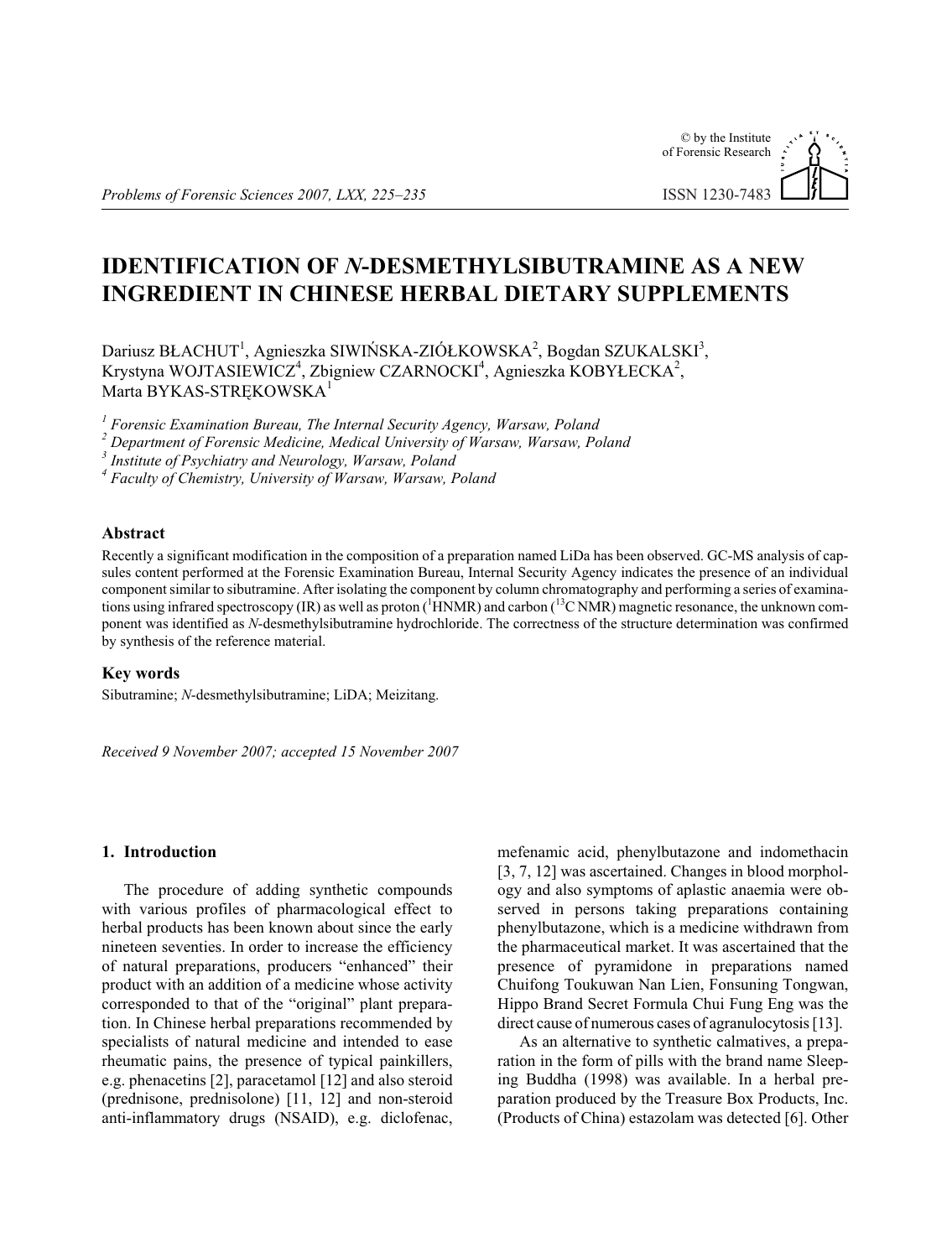compounds from the group of benzodiazepines: diazepam and chlorodiazepoxide were identified in preparations with the common name "the black pearl" originating from different Chinese and Taiwanese producers [7]. Besides organic compounds, additives in the form of salts of heavy metals were found in preparations of Chinese production. In the literature, there are many reports about poisonings due to preparations containing salts of toxic metals, such as arsenic [16], lead [4], mercury [10] and thallium [14].

In each of the above cases, the producer did not declare the real composition of the product, limiting itself at most to specification of components of plant origin.

In the last two years, preparations that are supposed to successfully aid in the process of slimming have appeared on the market of natural medicine products. In preparations called Meizitang and LiDa, the presence of sibutramine hydrochloride was ascertained. Sibutramine is a synthetic compound which structurally ought to be treated as a distant derivative of 4-chloroamphetamine or N,N-dimethyloamphetamine. Influencing the noradrenergic and serotoninergic system, this compound is currently used use in treating obesity (Meridia, Reductil). We presented the analytic profile of sibutramine and a short characterisation of its pharmacological properties in previous publications [1, 15].

### 2. Experimental

## 2.1. The aim of work

The aim of the present paper was to identify and present the analytical profile of N-desmethylsibutramine hydrochloride, a new component of Chinese slimming products.

# 2.2. Materials

A standard sample of sibutramine hydrochloride (98.8 % weight) by Abbott GmbH & Co Kg (Ludwigshafen, Germany) was received from the National Institute of Medicines. Standards of amphetamine sulphate, methylamphetamine hydrochloride, ephedrine hydrochloride, phentermine hydrochloride, fenfluramine hydrochloride, 3,4-methylenedioxyamphetamine hydrochloride (MDA), 3,4-methylenodioxymetamphetamine hydrochloride (MDMA) and 3,4-methylenedioxyethylamphetamine hydrochloride (MDE) originated from Sigma. The ethyl ester of diazacarboxylic acid,  $N, N$ -dicyclohexylocarbodiimid,  $(R)$ -2-phenylobutiric acid, the anhydride of acetic acid and silica gel (70-330 Mesh) originated from Aldrich. Solvents: methanol, dichloromethane, chloroform, toluene, pyridine and water originated from Fluka and Merck and were of the class of purity p.a. or "HPLC grade". Other auxiliary reagents: sodium carbonate, sodium hydroxide, sodium sulphate, magnesium sulphate, hydrochloric acid and ammonia water (25% aq.) originated from Merck. Toluene and pyridine were dried and cleaned according to the published procedure [17]. 4-methoxyamphetamine hydrochloride (PMA) was obtained according to the published procedure [1].

To perform the synthesis of N-desmethylsibutramine [8], to a solution of 150 mg  $(0.56 \text{ mM})$  sibutramine hydroxide in 2 ml of dry toluene, there was being added dropwise a solution of  $150 \text{ mg}$  (0.82 mM) of the ethyl ester of diazodicarboxylic acid (DEAD) in 3 ml of toluene. The whole mixture was stirred using a magnetic stirrer and heated at 55°C for 16 h. After evaporation of toluene in a vacuum evaporator, the remainder of the light-brown oil was dissolved in 5ml of solution containing 2 ml of 36% hydrochloric acid and 3 ml of ethanol. The solution was boiled for 3 h and then solvents were evaporated under diminished pressure. The remainder, which was brown oil, was cleaned with the method of column chromatography (silica gel, chloroform as eluent: MeOH:NH<sub>3</sub> 94:5.5:0.5) obtaining 85 mg (60% efficiency) of N-desmethylsibutramine in the form of a colourless oil.

### 2.3. Equipment

GC-MS analysis of N-desmethylsibutramine and mixtures of psychoactive amines was performed using an HP 6890 gas chromatograph coupled with a mass detector HP 5973. A chromatographic column of type HP-5-MS of length 30 m, inner diameter 0.25 mm and thickness of phase 0.25 mm was used. The temperature programme was as follows: start at  $110^{\circ}$ C, increase  $10^{\circ}$ C/min, final temperature 280 $^{\circ}$ C maintained for 3 minutes. The remaining parameters of the apparatus: dosing option  $-$  split, partition of the stream 30:1, temperature of the dosing chamber  $t = 250^{\circ}$ C, carrying gas - helium with a flow of 0.6 ml/min. Spectra were collected in the range of mass between 40–400 a.m.u.

For separation of diastereomeric derivatives of *N*-desmethylsibutramine, the above mentioned apparatus and the same chromatography column was used. The temperature program: start at  $140^{\circ}$ C, increase  $15^{\circ}$ C/min, end temperature  $300^{\circ}$ C maintained for 2 min. The remaining parameters – as described above.

Measurements of IR spectra were performed using an infrared spectrometer with Fourier transformation Bruker IFS 113v (Germany) equipped with a micro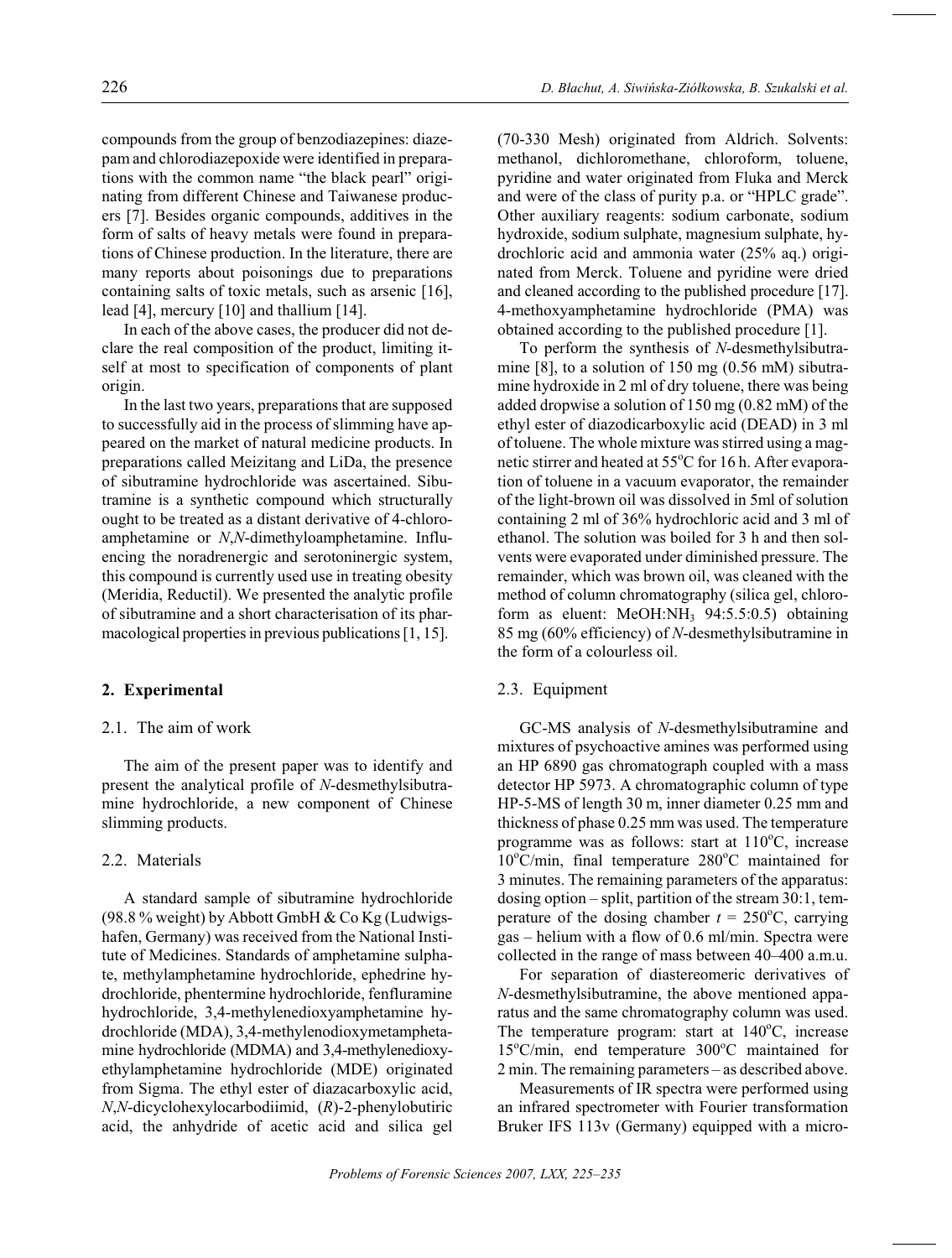scope attachment. The standard material and the investigated sample were put on the mirror, which was placed in the field of vision of the lens of the IR microscope and the spectrum was measured with a resolution of 4  $cm^{-1}$ .

Spectra of proton and carbon nuclear magnetic resonance (NMR) were measured using Varian Unity Plus with frequency 500 MHz for proton and 200 MHz for carbon spectra. Samples were dissolved in deutered chloroform.

#### 2.4. Methods

## *2.4.1. Iso la tion of N-desmethylsibutramine*

A solid sample of beige colour (total mass  $2.189$  g) taken from eight capsules was placed in a cone-shaped flask of 100 ml capacity and then 70 ml of water was added. After draining off the insoluble parts, a clear and colourless solution was alkalised with sodium carbonate to pH 10. The aqueous solution was extracted by methyl chloride (3 40 ml). The joined organic layers were dried with dehydrated magnesium sulphate. After evaporation of solvent on a rotary evaporator (temperature of water baths  $40^{\circ}$ C), 58 mg of yellow oil was obtained. The raw *N*-desmethylsibutramine hydroxide obtained in this way was additionally cleaned by column chromatography using silica gel as the adsorbent and solvent system chloroform:MeOH:NH<sub>3</sub> aq. in proportion 93:6.5:0.5 as the eluent. After evaporation of solvent 42 mg of a colourless oil was obtained.

## *2.4.2. The pro ced ure of de rivat isa tion*

Acetic derivative – a mixture of about 1 mg *N*-desmethylsibutramine, 100 1 of acetic anhydride in  $0.5$  ml of pyridine was heated at  $120^{\circ}$ C for 30 min. After cooling, the excess of pyridine was evaporated in a nitrogen stream and then 1 ml of methanol was added to the remains. The whole mixture was heated at  $60^{\circ}$ C for 30 min. After cooling the solution was immediately analysed by means of the GC-MS method.

 $(R)$ -2-phenylbutyric derivative – to 1 ml of dichloromethane containing 0.5 M *N*,*N*-dicyclohexylokarbodiimide, 5 mg of *R*-2-phenylobutyric acid was added. After about 30 min,  $300 \text{ } 1$  of the above solution was added to 0.5 ml of dichloromethane containing about 0.5 mg of *N*-desmethylsibutramine. The whole mixture was transferred to a reaction vessel (Micro Reaction Vessel, Supelco) and was heated for  $3 h$  at  $60^{\circ}$ C. After cooling the mixture was immediately analysed by means of the GC-MS method.

#### 2.4.3. Preparation of samples for GC-MS analysis

Salts of amines were dissolved in water obtaining solutions of concentration 1 mg/ml. After taking 0.5 ml of aqueous solution of the appropriate compound, the solution was alkalised by adding 0.2 ml of  $10\%$  Na<sub>2</sub>CO<sub>3</sub> in water. The aqueous solution was extracted by methyl chloride  $(0.5 \text{ ml})$ . After separating the organic layer, it was dried using an hy drous so dium sulphate and analysed by means of the GC-MS method.

# **3. Results and discussion**

The subject of the study was solid matter of white colour found in eight capsules of length 1.9 cm, diameter 6 mm and of light or dark green colour. There was a printed graphic symbol on the capsules and the number 0871-8335000 printed in white. The average net mass of a capsule was  $273.6$  mg (*SD* = 5.0). The range of net masses of capsules was between 264.3 and 282.3 mg. Capsules were packed in so-called "blisters" of aluminium having printed graphic characters in blue and violet colour and the inscription "Dai Dai Hua Jiao Nang".

The IR spectrum of the unknown compound was recorded directly from the matrix of the capsule (starch), whilst the spectrum obtained after alkaline extraction was characterised by the presence of bands characteristic of sibutramine hydrochloride and sibutramine in the alkaline form (Figures 1 and 2). The essential feature of the spectra was the presence of a broad band originating from stretching oscillations of the OH group con nected with the presence of hydration water and the presence of a characteristic band system in the region from about 800 to 600  $cm^{-1}$ 



Fig. 1. IR spectra:  $A - hydrochloride$  of the capsule component;  $B - s$ ibutramine hydrochloride.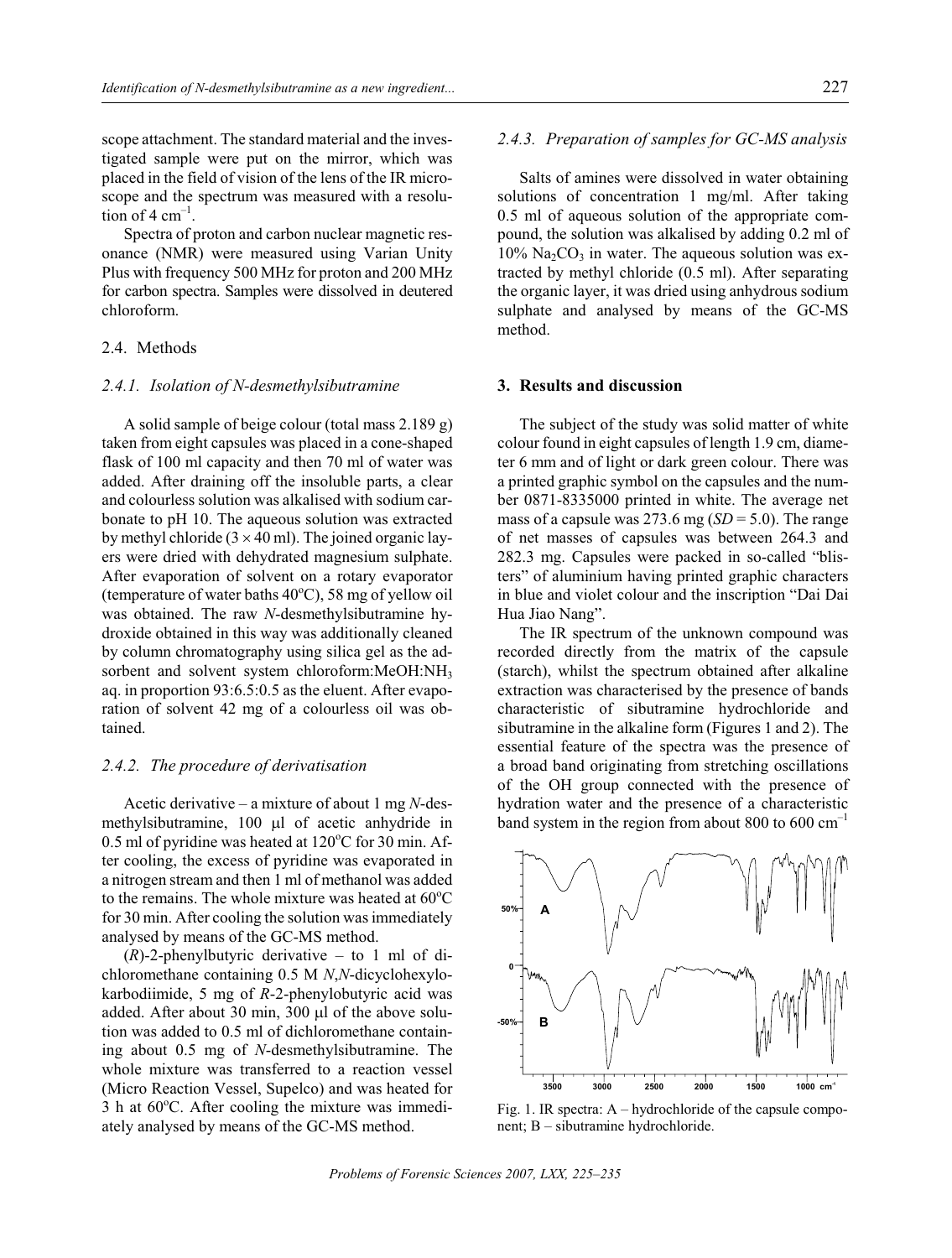

Fig. 2. IR spectra:  $A$  – the capsule component as a base; B – sibutramine as a base.

typical of a 1,4-substituted aromatic ring. In the case of the spectrum of the unknown compound, the broad band in the region of  $2600-2800$  cm<sup>-1</sup>, which is typical for amine hydrochlorides, was slightly shifted towards higher value of wave-numbers in comparison to the appropriate band in the spectrum of sibutramine hydro chloride. This observation pointed to the presence of an amino arrangement other than tertiary in the compound's structure.

GC-MS analysis showed the presence of a component with retention time close to but slightly shorter than sibutramine. Chromatograms of total ionic current of a mixture of the unknown component (peak number 10,  $t_r = 12.2$  min), sibutramine, two anorexic medicines and some popular psychoactive amines from the amphetamine group are shown in Figure 3.



Fig. 3. TIC chromatogram of a mixture of the unknown component, sibutramine, a substance of anorexic activity and some psychoactive amines. Component identification:  $1 - am$ phetamine,  $2$  – phentermine,  $3$  – metamphetamine,  $4$  – fenfluramine,  $5 - e$ fedrin,  $6 - PMA$ ,  $7 - MDA$ ,  $8 - MDMA$ ,  $9 - \text{MDE}$ , 10 – capsule component, 11 – sibutramine.

The obtained MS spectrum  $(EI = 70 \text{ eV})$  of the component was characterised by a similar peak system (Figure 4) to that of sibutramine. The important difference was a decrease of  $m/z$  value of each peak by 14 a.m.u. The presence of a single atom of chlorine was confirmed by the typical system of isotopic peaks at m/z values 264, 265, 266 and 267, which could correspond to the mother ion of composition  $C_{16}H_{24}C\text{IN}$ and to the product of the loss of a hydrogen atom by this ion. The molecular composition  $C_{16}H_{24}C$  CN corresponds to the molecular composition of sibutramine diminished by removing one methylene group. Confirmation of the molecular composition of the unknown compound was obtained after the transformation of the compound to the acetyl derivative and observing in the spectrum of the derivative the set of isotopic peaks corresponding to a molecular ion of mass 308 a.m.u., which corresponds to the molecular formula  $C_{18}H_{26}CINO$  (Figure 5).



Fig. 4. MS spectra ( $EI = 70$  eV) of the capsule component (the upper spectrum) and sibutramine (the lower spectrum).

To obtain additional data which would be useful in the reconstruction of the structure of the unknown compound, published methods of the synthesis of sibutramine [5, 8, 9] were analysed. It was established that the medicine and its derivatives can be constructed in three elementary steps (Figure  $6$ ). The first step of transformations aims to obtain the arrangement of derivatives of 4-chlorophenylcyclobutane (A). The second is the building of the side chain in a reaction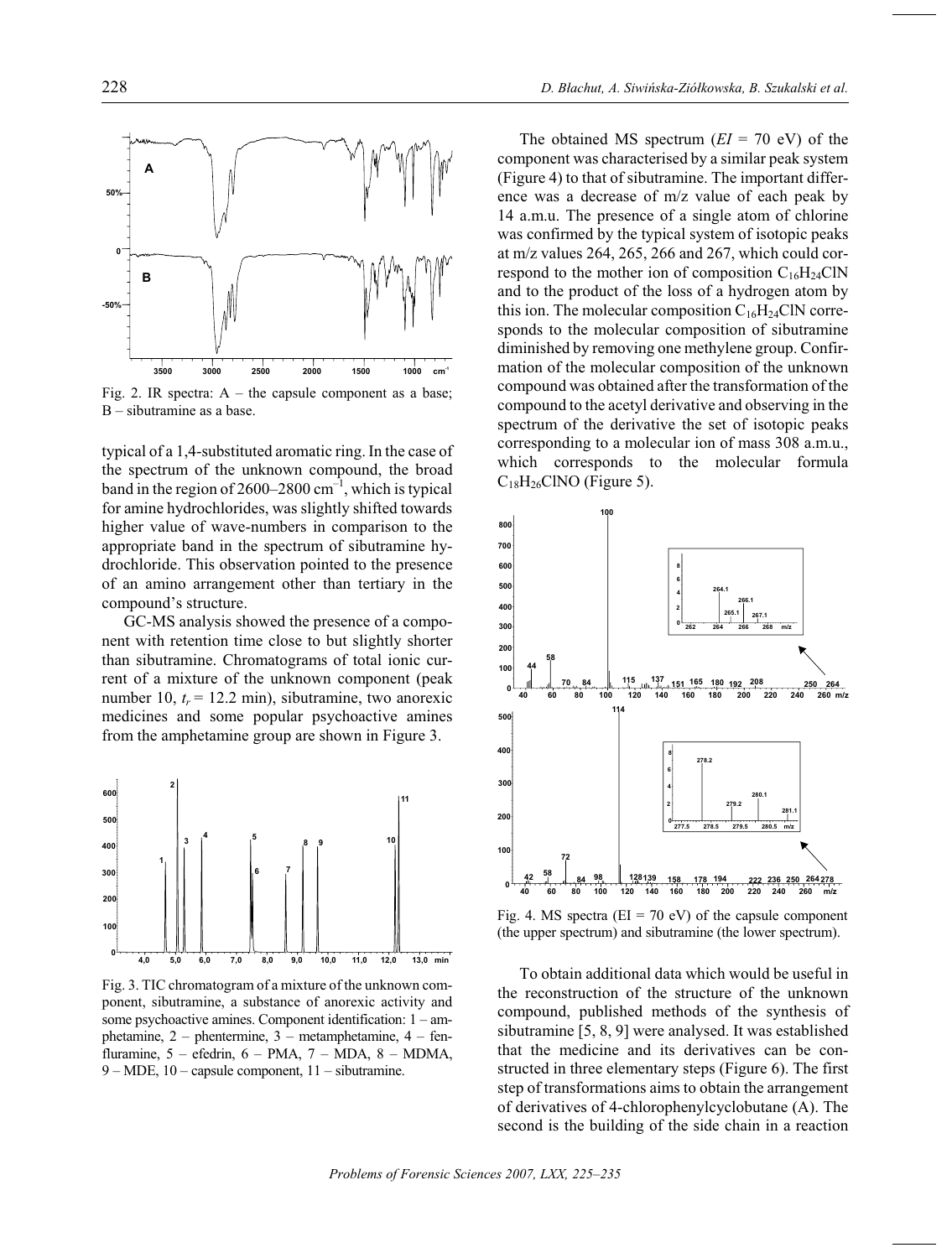

Fig. 5. MS spectrum of acetylic derivative of capsule component.



Fig. 6. The general scheme of synthesis of sibutramine and its derivatives.



Fig. 7. Propositions of structure for the unknown capsule component.



Fig. 8.  ${}^{1}$ H NMR spectrum of *N*-desmethylsibutramine.

with alkylomagnesium halogens. Depending on the kind of the alkyl remains of the used Gringard compound, one can obtain derivatives of sibutramine differing in the structure of the alkyl side chain (B). The final step is the modification of the primary amino group or the transformation of phenylocyclobutylalkyloketone as result of any reductive amination reac-



Fig. 9. A chosen fragment of <sup>1</sup>H NMR spectrum of N-desmethylsibutramine. There is shown the region of signals of aliphatic protons.



Fig. 10. <sup>13</sup>CNMR spectrum of *N*-desmethylsibutramine.



0<br>15,55 15,60 15,65 15,70 15,75 15,80 15,85 15,90 15,95 16,00 16,05 16,10 min



tion. Assuming that the modification of sibutramine occurred after the step of obtaining the 4-chlorophenylcyclobutylic system, it was expected that changes in the compound structure would concern the side-chain or the manner of substitution of the nitrogen atom.

Analysing the published path of fragmentation of sibutramine [9], some of its derivatives were chosen (Figure 7), for which the decomposition path ought to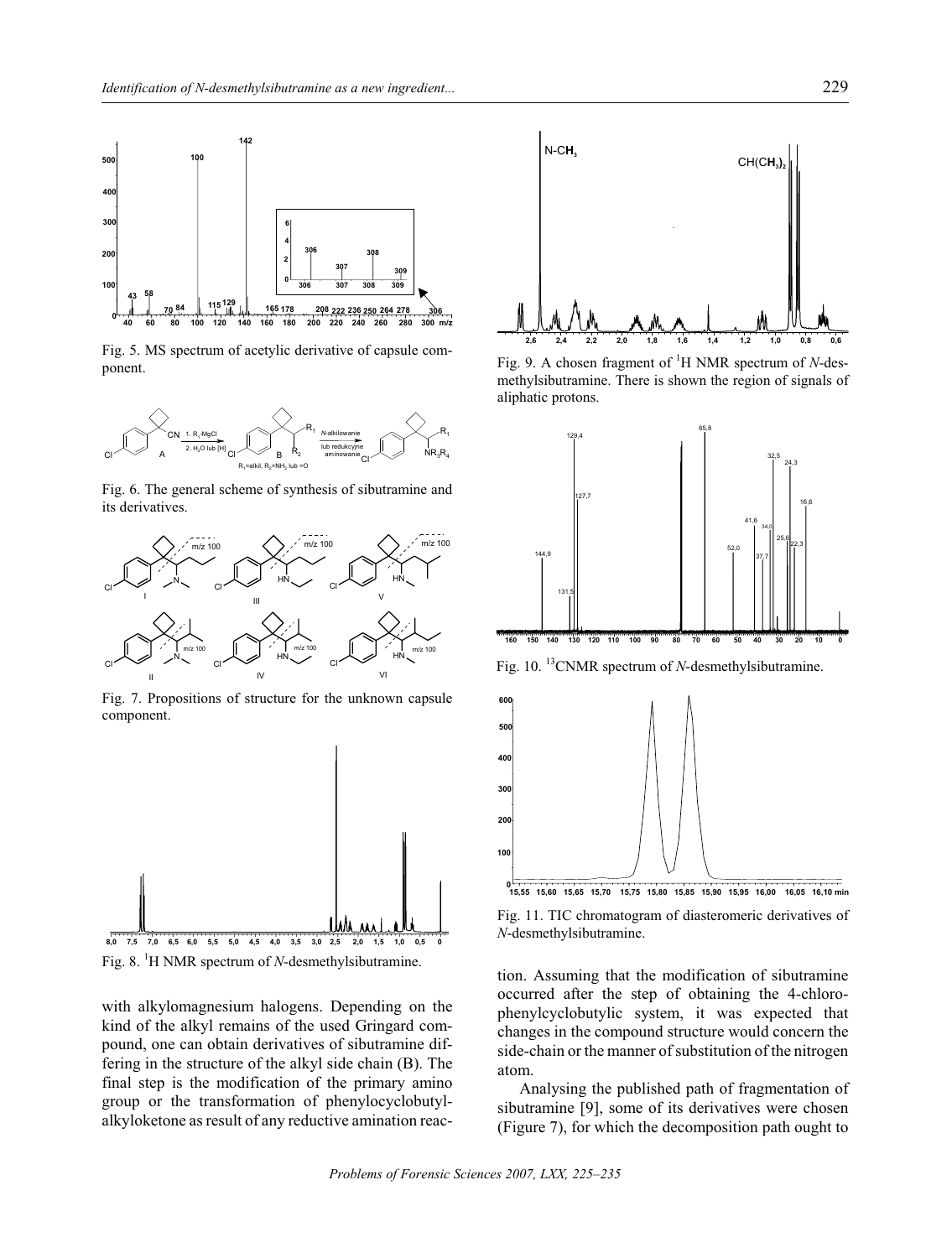be in agreement with formation of the main ions observed in the MS spectrum of the unknown compound. For each structure I–VI, the breaking of a bond  $C_{\text{cyclobutyl}}$ –*C* should result in formation of an intensive peak corresponding to a cation  $m/z$  100. Due to the fact that the unknown amino compound reacted with acetic anhydrate, from the considered group of possible structures, propositions I and II were removed. In accordance with the proposed path of fragmentation of sibutramine [1], the cation  $m/z$  100 should further fragmentise with transfer of hydrogen atom (1,3-shift)

and formation of an even-electron ion  $m/z$  58. This type of transformation is impossible in the case of structure IV, whereas for derivatives III and IV, it would deliver a secondary ion with value  $m/z$  72. On the basis of the above data, the structure of *N*-desmethylsibutramine V was initially proposed for the unknown compound.

To confirm this hypothesis, the unknown compound was isolated from the matrix of the capsules, cleaned by the column chromatography method and then its proton  $\mathrm{H}$  NMR (Figures 8 and 9) and carbon  $13C$  NMR magnetic resonance spectra (Figure 10) were measured. The signal at 3.5 ppm corresponded to the  $CH<sub>3</sub>$  group bonded to nitrogen atom, whereas four signals in the range  $0.8-1.0$  ppm confirm, as in the case of sibutramine, the presence of two diasterotopic methyl groups in the form of an isopropyl system. Such a pattern of NMR spectrum automatically excludes structures III, IV and VI. A comparison of the intensity of both signals shows, that to the nitrogen atom there is bonded only one methyl group that indicates the presence of structure V. In the  $^{13}$ C NMR spectrum of the unknown component there was observed the presence of eight signals corresponding to the number of magnetic non-equivalent carbon atoms in the proposed structure of *N*-desmethylsibutramine. The correctness of assigning of the structure was confirmed through synthesis of *N*-desmethylsibutramine and a comparison of the analytical data obtained for the unknown compound with data recorded for the standard.

The enantiomeric content of the identified amine was determined by GC method after its transformation to a diasteromeric derivative in reaction with optically active  $(R)$ -2-phenylbutyric acid (Figure 11). The MS spectrum of the obtained derivative is shown in Figure 12. The obtained result indicates that the capsule component is a racemic mixture of *N*-desmethyl sibutramine.



Fig. 12. MS spectrum of (R)-2-phenylbutyric derivative of *N*-desmethylsibutramine.

#### **4. Sum mary**

After performance of instrumental investigations, it was confirmed unequivocally that there had occurred a modification in the content of "herbal" slimming aids named Meizitang and LiDA. In place of sibutramine, Chinese producers had introduced *N*-desmethylsibutramine hydrochloride as the active compound, which is a metabolite of sibutramine that has stronger anorexic activity than the mother compound. This is an especially disturbing situation because, apart from the fact that the preparation ingredients listed on the packaging are incorrect and misinform customers, resulting in a threat to their health and life, this new active component is a compound whose pharmacological profile has not been examined *ad finem* and so it is potentially dangerous for consumers who are unaware of the threat.

### **Re fer ences**

- 1. Błachut D., Siwińska-Ziółkowska A., Kobyłecka A. [i in.], Analysing the composition of Chinese "herbal" slimming aids, *Problems of Forensic Sciences* 2006, 66, 199–211.
- 2. Brooks P. M., Lowenthal R. M., Chinese herbal arthritis cure and agranulocytosis, *The Medical Journal of Australia* 1977, 2, 860.
- 3. Cairns T, Siegmund E. G., Rader B. R., Identification of prescription drugs in adulterated Chinese herbal medicines, *Pharmaceutical Research* 1987, 4, 126-129.
- 4. Chan H., Yeh Y. Y., Billmeier G. J. [et al.], Lead poisoning from ingestion of Chinese herbal medicine, *Clinical Tox i col ogy* 1977, 10, 237.
- 5. Fang Q. K., Senanayake C. H., Han Z. [et al.], First preparation of enantiomerically pure sibutramine and its major metabolite, and determination of their absolute configura-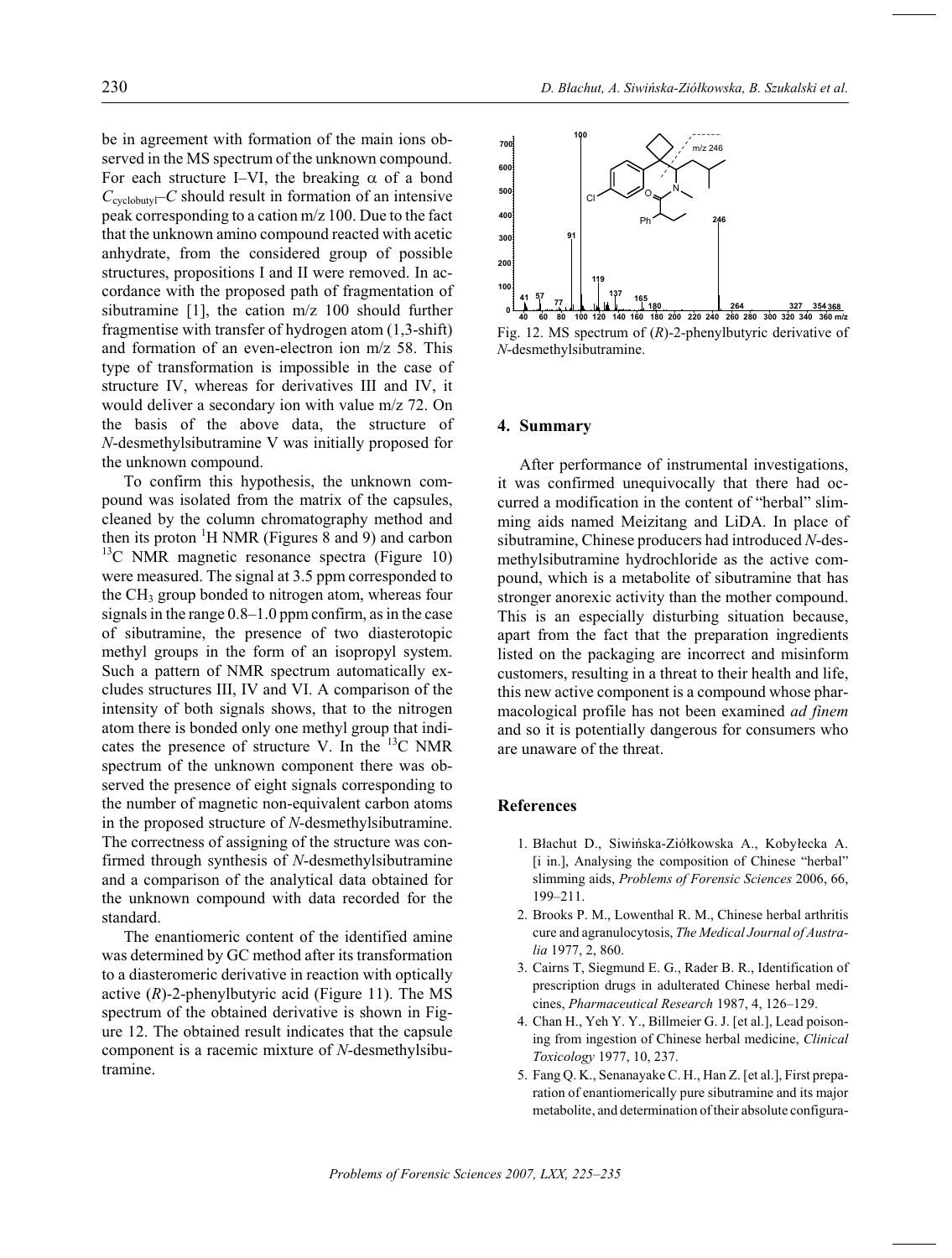tion by single crystal X-ray analysis, Tetrahedron-Asymmetry, 1999, 10, 4477-4480.

- 6. Frazer D. B., Chinese herbal medicines manufacturing flaws and misuse, Forensic Science Review 1998, 10,  $68 - 80.$
- 7. Gertner E, Marshall P. S., Filandrinos D. [et al.], Complication resulting from the use of Chinese herbal medications containing undeclared prescription drugs, Arthritis and Rheumatism 1995, 38, 614-617.
- 8. Han Z., Krishnamurthy D., Pflum D. [et al.], First practical synthesis of enantiomerically pure (R)- and (S)-desmethylsibutramine (DMS) and unambiguous determination of their absolute configuration by single-crystal X-ray analysis, Tetrahedron-Asymmetry 2002, 13, 107-109.
- 9. Jeffery J. E., Kerrigan F., Miller T. K., [et al.], Synthesis of sibutramine, a novel cyclobutylalkylamine useful in the treatment of obesity, and its major human metabolites, Journal of the Chemical Society Perkin Transactions 1996, 1, 2583-2589.
- 10. Kang-Yum E., Oransky S. H., Chinese patent medicine as a potential source of mercury poisoning, Veterinary and Human Toxicology 1992, 34, 235.
- 11. Myerson G. E., Myerson A. S., Miller S. B. [et al.], "Herbal medicine" mail order syndrome - A cause of hypercortisonism, Arthritis and Rheumatism 1982, supl. 4, S87.
- 12. Offerhause L., Duke M. N. G., Smits H. M., "Herbal" medicines and rheumatoid arthritis, British Medical Journal 1979, 2, 668.
- 13. Ries C. A., Sahud M. A., Agranulocytosis caused by Chinese herbal medicines; danger of medications containing aminopyrine and phenylbutazone, Journal of the American Medical Association 1975, 231, 352.
- 14. Schaumburg H. H., Berger A., Alopecia and sensory polyneuropathy from thallium in a Chinese herbal medication, Journal of the American Medical Association 1992, 340, 3430.
- 15. Szukalski B., Błachut D., Siwińska-Ziółkowska A. [i in.], Fałszowanie środków leczniczych: sibutramina, Problemy Kryminalistyki 2007, 257, 13-22.
- 16. Tay C. H., Seah C. S., Arsenic poisoning from ant-asthmatic herbal preparations, Medical Journal of Australia 2, 424.
- 17. Wróbel J. T., Preparatyka organiczna, PWN, Warszawa 1976.

#### **Corresponding author**

Dariusz Błachut Biuro Badań Kryminalistycznych ABW ul. 1. Sierpnia 30A PL 02-134 Warszawa e-mail: blachutd@op.pl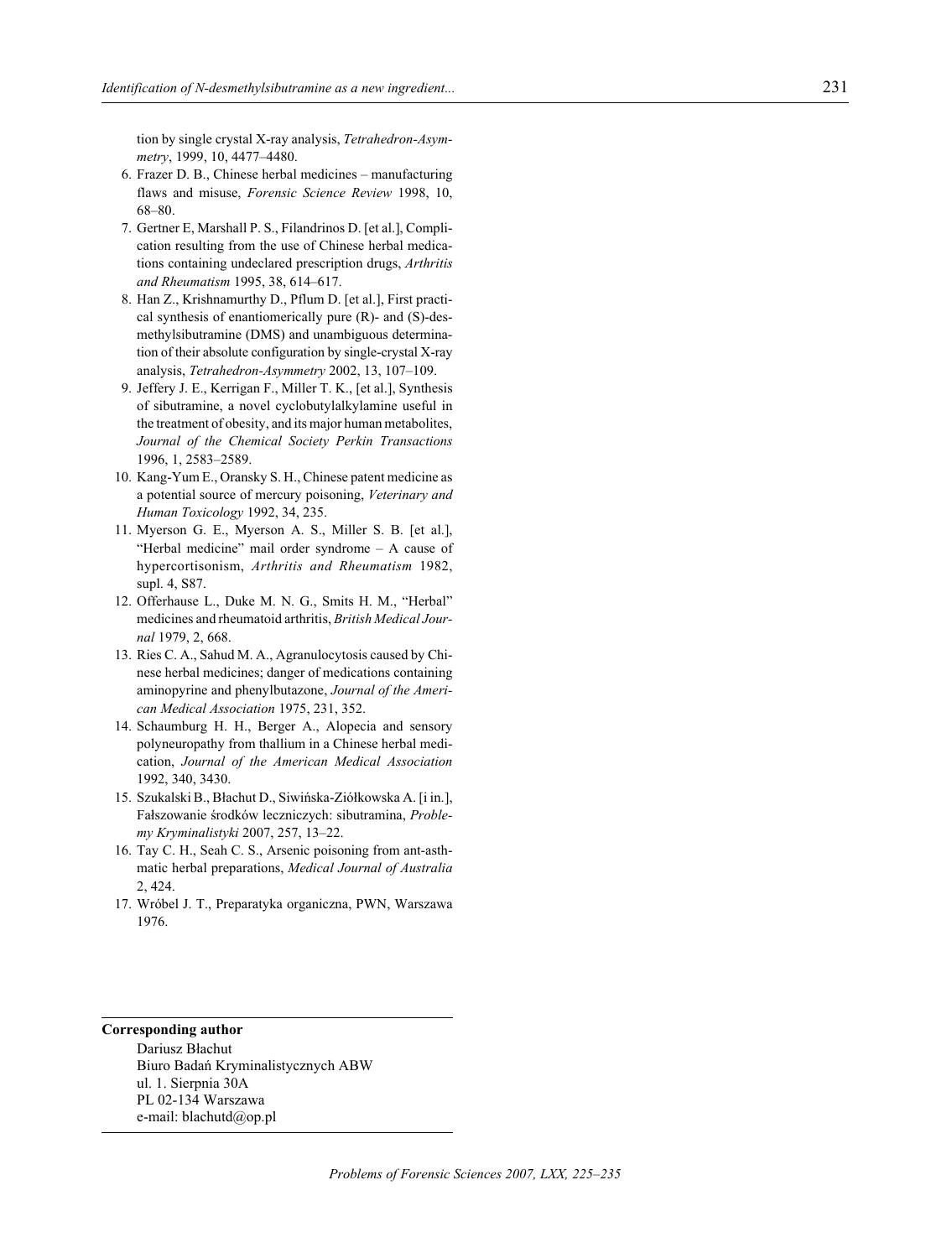# **IDENTYFIKACJA** *N***-DESMETYLOSIBUTRAMINY W ZIO£OWYCH SUPLEMENTACH DIETY PRODUKCJI CHIÑSKIEJ**

# **1. Ws têp**

Proceder dodawania do produktów zielarskich substancji syntetycznych o różnym profilu oddziaływania farmakologicznego znany jest już od początku lat siedemdziesiątych dwudziestego wieku. W celu zwiększenia skuteczności preparatów pochodzenia naturalnego, wytwórcy "wzmacniali" swój produkt dodatkiem określonego leku, którego działanie korespondowało z przeznaczeniem "oryginalnego" preparatu roślinnego. W preparatach ziołowych produkcji chińskiej, zalecanych przez specjalistów medycyny naturalnej i mających przynosić ulgę w bólach pochodzenia reumatycznego, stwierdzano obecność typowych substancji przeciwbólowych, np. fenacetyny [2], paracetamolu [12], a także sterydowych (prednison, prednisolon) [11, 12] oraz niesterydowych środków przeciwzapalnych, np. diklofenaku, kwasu me fenowego, fenylbutazonu i indometacinu [3, 7, 12]. U osób zażywających preparaty zawierające fenylobutazon, który jest lekiem wycofanym z obrotu farmaceutycznego, obserwowano zmiany w obrazie krwi, a także objawy anemii aplastycznej. Stwierdzono, że obecność aminopiryny w preparatach o nazwie Chuifong Toukuwan Nan Lien, Fonsuning Tongwan, Hippo Brand Secret Formula Chui Fung Eng była bezpośrednią przyczyną licznych przypadków agranulocytozy [13].

Jako alternatywę dla syntetycznych środków uspokajających oferowano preparat w postaci pigułek o nazwie handlowej Sleeping Budda (1998 r.). W preparacie ziołowym wytwarzanym przez firmę Treasure Box Products, Inc. (Products of China) stwierdzono obecność estazolamu [6]. Inne związki z grupy benzodiazepin: diazepam i chlorodiazepoksyd identyfikowano w preparatach o potocznej nazwie "czarna perła" pochodzących od różnych wytwórców chińskich i tajwańskich [7]. Oprócz związków organicznych, w preparatach produkcji chińskiej spotykano dodatki w postaci soli metali ciężkich. W literaturze przedmiotu znajduje się szereg doniesień o zatruciach wywołanych preparatami zawierającymi sole metali tok sycznych, w tym arsenu [16], ołowiu [4], rtęci [10] i talu [14].

W każdym z powyższych przypadków wytwórca nie deklarował rzeczywistego składu swojego produktu, ograniczając się co najwyżej do wyszczególnienia składników pochodzenia roślinnego.

Od dwóch lat na rynku produktów medycyny naturalnej oferuje się preparaty mające wspomagać skutecznie proces odchudzania. W preparatach o nazwie Meizitang i LiDa stwierdzono obecność chlorowodorku sibutraminy. Sibutramina jest związkiem syntetycznym, który strukturalnie należy traktować jako daleką pochodną 4-chloroamfetaminy lub *N*,*N*-dimetyloamfetaminy. Oddziaływując na układ noradrenergiczny i serotoninergiczny, związek ten znajduje aktualnie zastosowanie w terapii otyłości (Meridia, Reductil). Profil analityczny sibutraminy oraz krótką charakterystykę jej właściwości farmakologicznych przedstawiliśmy w poprzednich opracowaniach  $[1, 15]$ .

# 2. Część eksperymentalna

# 2.1. Cel pracy

Celem niniejszego opracowania była identyfikacja oraz przedstawienie profilu analitycznego chlorowodorku *N*-desmetylosibutraminy, nowego składnika preparatów odchudzających produkcji chińskiej.

# 2.2. Materiały

Wzorzec chlorowodorku sibutraminy (98,8% wag.) produkcji firmy Abbott GmbH & Co Kg (Ludwigshaen, Niemcy) otrzymano z Narodowego Instytutu Leków. Wzorce siarczanu amfetaminy, chlorowodorku metyloamfetaminy, chlorowodorku efedryny, chlorowodorku fenterminy, chlorowodorku fenfluraminy, chlorowodorku 3,4-metylenodioksyam fetaminy (MDA), chlorowodor ku 3,4-metylenodioksymetamfetaminy (MDMA) i chlorowodorku 3,4-metylenodioksyetyloamfetaminy (MDE) pochodziły z firmy Sigma. Ester etylowy kwasu diazakarbok sylowego, *N*,*N*-dicykloheksylokarbodiimid, kwas (*R*)-2-fenylobutyrowy, bezwodnik kwasu octowego oraz  $\text{zel krzemionkowy}$  (70–330 Mesh) pochodziły z firmy Aldrich. Rozpuszczalniki w postaci metanolu, chlorku metylenu, chloroformu, toluenu, pirydyny i wody pochodziły z firm Fluka i Merck i posiadały klasę czystości cz.d.a. lub "HPLC grade". Inne odczynniki pomocnicze: węglan sodu, wodorotlenek sodu, siarczan sodu, siarczan magnezu, kwas solny oraz wodny roztwór amoniaku  $(25\%$  aq.) pochodziły z firmy Merck. Toluen i pirydynę suszono i oczyszczano wg opublikowanego przepisu [17]. Chlorowodorek 4-metoksyamfetaminy (PMA) otrzymano wg opubliko wanej procedury [1].

Aby dononać syntezy N-desmetylosibutraminy [8], do roztworu 150 mg  $(0,56 \text{ mM})$  zasady sibutraminy w 2 ml suchego to lue nu dodano kroplami roztwór 150 mg (0,82 mM) estru etylowego kwasu diazodikarboksylowego (DEAD) w 3 ml toluenu. Całość mieszano magnetycznie i ogrzewano w temperaturze  $55^{\circ}$ C przez 16 go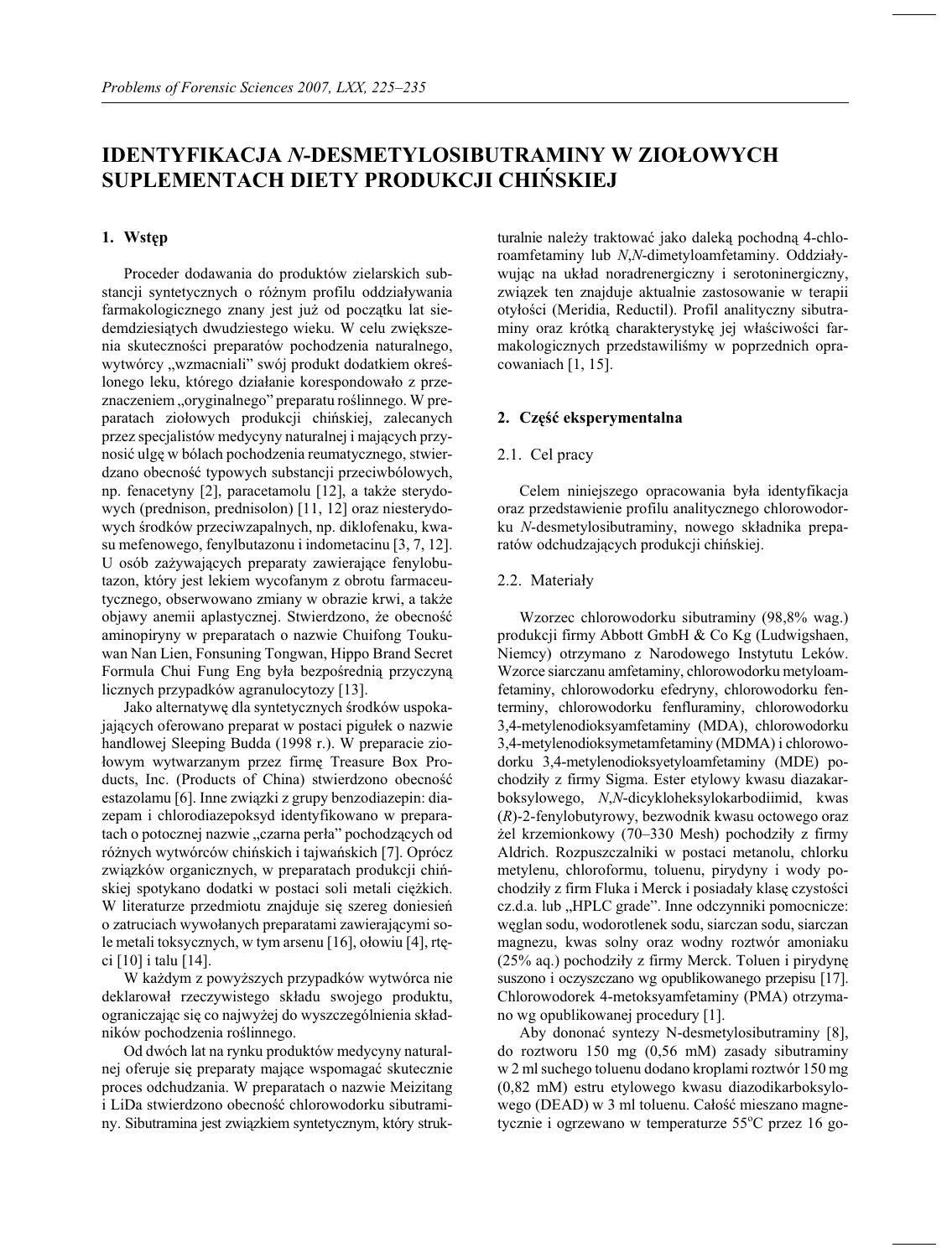dzin. Po usunieciu toluenu na wyparce próżniowej, pozostałość w postaci jasnobrązowego oleju rozpuszczono w 5 ml roztworu zawierającego 2 ml 36% kwasu solnego i 3 ml etanolu. Roztwór ogrzewano do wrzenia przez 3 godziny, a następnie rozpuszczalniki odparowano pod zmniejszonym ciśnieniem. Pozostałość, która był brazowy olej, oczyszczano metoda chromatografii kolumnowej (żel krzemionkowy, eluent chloroform: MeOH:NH<sub>3</sub> 94:5,5:0,5), otrzymując 85 miligramów (wydajność 60%) N-desmetylosibutraminy w postaci bezbarwnego oleju.

#### 2.3. Aparatura

Analizę GC-MS N-desmetylosibutraminy oraz mieszaniny amin psychoaktywnych wykonano na chromatografie gazowym HP 6890 sprzężonym z detektorem mas HP 5973. Zastosowano kolumnę chromatograficzną typu HP-5-MS o długości 30 m, średnicy wewnętrznej 0,25 mm i grubości fazy 0,25 m. Program temperaturowy przebiegał następująco: temperatura początkowa 110°C, przyrost 10°C/min, temperatura końcowa 280°C utrzymywana przez 3 minuty. Pozostałe parametry instrumentu: opcja nastrzyku – split, podział strumienia 30:1, temperatura komory nastrzykowej  $t = 250$ °C, gaz nosny – hel o przepływie 0,6 ml/min. Widma rejestrowano w zakresie mas 40-400 a.j.m.

Do rozdziału pochodnych diasteromerycznych N-desmetylosibutraminy użyto powyższego urządzenia oraz tej samej kolumny chromatograficznej. Program temperaturowy: temperatura początkowa 140°C, przyrost 15°C/min, temperatura końcowa 300°C utrzymywana przez 2 minuty. Pozostałe parametry – jak podano wyżej.

Pomiary widm IR przeprowadzono na spektrometrze podczerwieni z transformacją Fouriera firmy Bruker (Niemcy), model IFS 113v z przystawką mikroskopową. Substancję wzorcową i materiał badany nakładano na lusterko, które umieszczano w polu widzenia obiektywu mikroskopu IR i mierzono widmo z rozdzielczością 4 cm<sup>-1</sup>.

Widma protonowego i węglowego jądrowego rezonansu magnetycznego (NMR) mierzono na urządzeniu Varian Unity Plus przy częstości 500 MHz dla widm protonowych i 200 MHz dla widm węglowych. Próbki rozpuszczano w deuterowanym chloroformie.

#### 2.4. Metody

#### 2.4.1. Izolacja N-desmetylosibutraminy

Substancję stałą koloru beżowego (łącznie 2,189 grama) pobraną z ośmiu kapsułek umieszczono w kolbie stożkowej o pojemności 100 ml, a następnie dodano 70 ml wody. Po odsączeniu części nierozpuszczalnych, klarowny i bezbarwny roztwór zalkalizowano węglanem sodu do pH 10. Roztwór wodny ekstrahowano chlorkiem metylenu (3 40 ml). Połączone warstwy organiczne suszono bezwodnym siarczanem magnezu. Po odparowaniu rozpuszczalnika na wyparce obrotowej (temperatura łaźni wodnej 40°C) otrzymano 58 mg żółtego oleju. Otrzymaną w ten sposób surową zasadę N-desmetylosibutraminy oczyszczano dodatkowo metoda chromatografii kolumnowej, stosując żel krzemionkowy jako adsorbent i układ rozpuszczalnikowy chloroform: MeOH: NH<sub>3</sub> aq. w proporcjach 93:6, 5:0,5 jako eluent. Po odparowaniu rozpuszczalnika otrzymano 42 mg bezbarwnego oleju.

#### 2.4.2. Procedura derywatyzacji

Pochodna acetylowa – mieszaninę ok. 1 mg  $N$ -desmetylosibutraminy, 100 1 bezwodnika octowego w 0,5 ml pirydyny – ogrzewano w temperaturze 120°C przez 30 min. Po ochłodzeniu nadmiar pirydyny odparowano w strumieniu azotu, a następnie do pozostałości dodano 1 ml metanolu. Całość ogrzewano w temperaturze 60°C przez 30 min. Po ochłodzeniu roztwór bezpośrednio analizowano metoda GC-MS.

Pochodna  $(R)$ -2-fenylobutyrowa – do 1 ml dichlorometanu zawierającego N,N-dicykloheksylokarbodimid o stężeniu 0,5 M, dodano 5 mg kwasu R-2-fenylobutyrowego. Po ok. 30 min 300 1 powyższego roztworu dodano do 0,5 ml dichlorometanu zawierającego około 0,5 mg N-desmetylosibutraminy. Całość przeniesiono do naczynia reakcyjnego (micro reaction vessel, Supelco) i ogrzewano przez 3 godziny w temperaturze  $60^{\circ}$ C. Po ochłodzeniu mieszaninę bezpośrednio analizowano metoda GC-MS.

# 2.4.3. Przygotowanie materiału do analizy metoda GC-MS

Sole amin rozpuszczono w wodzie, otrzymując roztwory o stężeniu 1 mg/ml. Po pobraniu 0,5 ml roztworu wodnego odpowiedniego związku, roztwór alkalizowano, dodając 0,2 ml 10% Na<sub>2</sub>CO<sub>3</sub> w wodzie. Roztwór wodny ekstrahowano chlorkiem metylenu (0,5 ml). Po oddzieleniu warstwę organiczną suszono bezwodnym siarczanem sodu i analizowano metodą GC-MS.

### 3. Wyniki i dyskusja

Badaniom poddano substancję stałą koloru białego znajdującą się w ośmiu kapsułkach o długości 1,9 cm, średnicy 6 mm i o kolorze jasno- bądź ciemnozielonym. Kapsułki posiadały nadrukowany znak graficzny oraz numer 0871-8335000 w kolorze białym. Średnia masa netto kapsułki wynosiła 273,6 mg ( $SD = 5,0$ ). Zakres mas netto kapsułek wynosił od 264,3 do 282,3 mg. Kapsułki opakowane były w tzw. "blistry" aluminiowe noszące na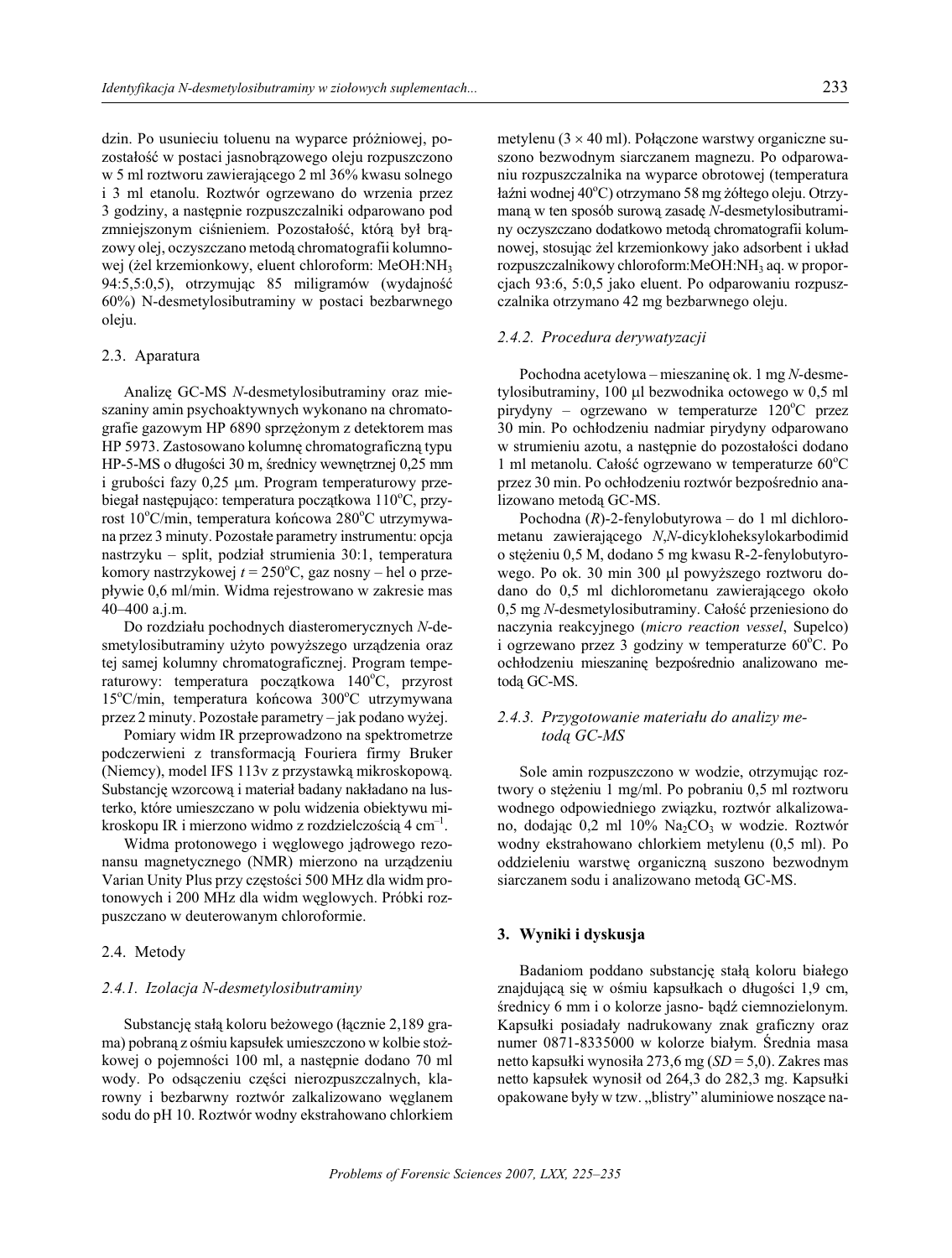drukowane znaki graficzne w kolorze niebieskim i fioletowym oraz napis o treści "Dai Dai Hua Jiao Nang".

Widmo IR nieznanego składnika zarejestrowano bezpośrednio w matrycy kapsułki (skrobia), zaś widmo otrzymane po ekstrakcji zasadowej charakteryzowało się obecnościa pasm charakterystycznych dla chlorowodorku sibutraminy i sibutraminy w postaci zasady (rycina 1 i 2). Cechą istotną widm była obecność szerokiego pasma pochodzącego od drgań rozciągających OH, związanych z obecnością wody hydratacyjnej oraz obecność charakterystycznego układ pasm w rejonie od ok. 800 do  $600 \text{ cm}^{-1}$  typowego dla 1,4-podstawionego pierścienia aromatycznego. W przypadku widma związku nieznanego, szerokie pasmo w rejonie 2600–2800 cm<sup>-1</sup>, które jest typowe dla chlorowodorków amin, było przesunięte nieznacznie w kierunku liczb falowych o wyższej wartości w porównaniu z analogicznym pasmem w widmie chlorowodorku sibutraminy. To spostrzeżenie wskazywało na obecność w strukturze związku układu aminowego innego niż trzeciorzędowy.

Analiza GC-MS wykazała obecność składnika o czasie retencji zbliżonym, ale nieco krótszym niż sibutramina. Chromatogram całkowitego prądu jonowego mieszaniny składnika nieznanego (pik numer 10,  $t_r = 12.2$  min), sibutraminy, dwóch leków anorektycznych oraz kilku popularnych amin psychoaktywnych z grupy amfetaminy, przedstawia rycina 3.

Zarejestrowane widmo MS ( $EI = 70$  eV) składnika charakteryzowało się podobnym, jak w przypadku sibutraminy, układem pików (rycina 4). Istotną różnicą było zmniejszenie wartości m/z każdego piku o 14 ajm. Potwierdzeniem obecności pojedynczego atomu chloru był typowy układ pików izotopowych przy wartościach m/z 264, 265, 266 i 267, co mogło odpowiadać jonowi macierzystemu o składzie C<sub>16</sub>H<sub>24</sub>ClN oraz produktowi utraty atomu wodoru przez ten jon. Skład cząsteczkowy  $C_{16}H_{24}CIN$  odpowiada składowi cząsteczkowemu sibutraminy pomniejszonej po odjęciu jednej grupy metylenowej. Potwierdzenie składu cząsteczkowego substancji nieznanej uzyskano po przeprowadzeniu związku w pochodną acetylową i zaobserwowaniu w widmie pochodnej pakietu pików izotopowych odpowiadających jonowi molekularnemu o masie 308 ajm, co odpowiada wzorowi cząsteczkowemu  $C_{18}H_{26}CINO$  (rycina 5).

W celu uzyskania dodatkowych danych, które mogłyby być przydatne w rekonstrukcji struktury nieznanego związku, przeanalizowano opublikowane metody syntezy sibutraminy [5, 8, 9]. Stwierdzono, że układ leku oraz jego pochodnych może być skonstruowany w trzech zasadniczych etapach (rycina 6). Pierwszy cykl przekształceń zmierza do otrzymania układu pochodnych 4-chlorofenylocyklobutanu (A). Drugi obeimuje rozbudowę łańcucha bocznego w reakcji z halogenkami alkilomagnezowymi. W zależności od rodzaju reszty alkilowej użytego związku Gringarda, otrzymać można pochodne sibutraminy różniące się budową bocznego łańcucha alkilowego (B). Etapem końcowym jest modyfikacja pierwszorzędowej grupy aminowej lub przekształcenie fenylocyklobutyloalkiloketonu w wyniku dowolnej reakcji redukcyjnego aminowania. Zakładając, że modyfikacja sibutraminy nastapiła po etapie otrzymania układu 4-chlorofenylocyklobutylowego, należało oczekiwać, że zmiany struktury związku dotyczą łańcucha bocznego lub sposobu podstawienia atomu azotu.

Analizując opublikowaną drogę fragmentacji sibutraminy [9], wytypowano kilka jej pochodnych (rycina 7), dla których droga rozpadu powinna przebiegać wraz z produkcją głównych jonów obserwowanych w widmie MS związku nieznanego. Dla każdej ze struktur I-VI rozpad viązania  $C_{\text{cyclobutyl}}$ -C powinien przebiegać z powstaniem intensywnego piku odpowiadającemu kationowi m/z 100. Ze względu na fakt, że nieznany związek aminowy reagował z bezwodnikiem octowym, z rozważanej grupy struktur usunięto propozycje I i II. Zgodnie z proponowaną ścieżką fragmentacyjną dla sibutraminy [1], kation m/z 100 powinien ulegać dalszej fragmentacji przebiegającej z transferem atomu wodoru (1,3-shift) i otrzymaniem jonu parzystoelektronowego m/z 58. Tego typu przekształcenie jest niemożliwe w przypadku struktury IV, natomiast dla pochodnych III i IV dostarczyłoby jonu potomnego o wartości m/z 72. Na podstawie powyższych danych zaproponowano wstępnie dla nieznanego związku strukturę N-desmetylosibutraminy V.

W celu potwierdzenia tej hipotezy, związek nieznany izolowano z matrycy kapsułek, oczyszczono metodą chromatografii kolumnowej i wykonano jego widmo protonowe  $H NMR$  (Rycina 8 i 9) oraz weglowe  $^{13}C NMR$  rezonansu magnetycznego (rycina10). Sygnał przy 3,5 ppm odpowiadał grupie CH<sub>3</sub> związanej z atomem azotu, natomiast cztery sygnały w przedziale 0,8-1,0 ppm potwierdzają, jak w przypadku sibutraminy, obecność dwóch diasterotopowych grup metylowych w postaci układu izopropylowego. Taki obraz widma NMR wyklucza automatycznie struktury III, IV i VI. Porównanie intensywności obu sygnałów wskazuje, że z atomem azotu związana jest tylko jedna grupa metylowa, co wskazywałoby na obecność struktury V. W widmie <sup>13</sup>C NMR nieznanego składnika zaobserwowano obecność ośmiu sygnałów, co koresponduje z liczbą nierównocennych magnetycznie atomów węgla w zaproponowanej strukturze N-desmetylosibutraminy. Trafność przyporządkowania struktury potwierdzono syntezą N-desmetylosibutraminy, a następnie porównaniem danych analitycznych uzyskanych dla związku nieznanego z danymi zarejestrowanymi dla wzorca.

Skład enancjomeryczny zidentyfikowanej aminy ustalono metoda GC po przeprowadzeniu jej w pochodna diasteromeryczną w reakcji z optycznie czynnym kwasem (R)-2-fenylobutyrowym (rycina 11). Widmo MS otrzymanej pochodnej przedstawiono na rycinie 12.